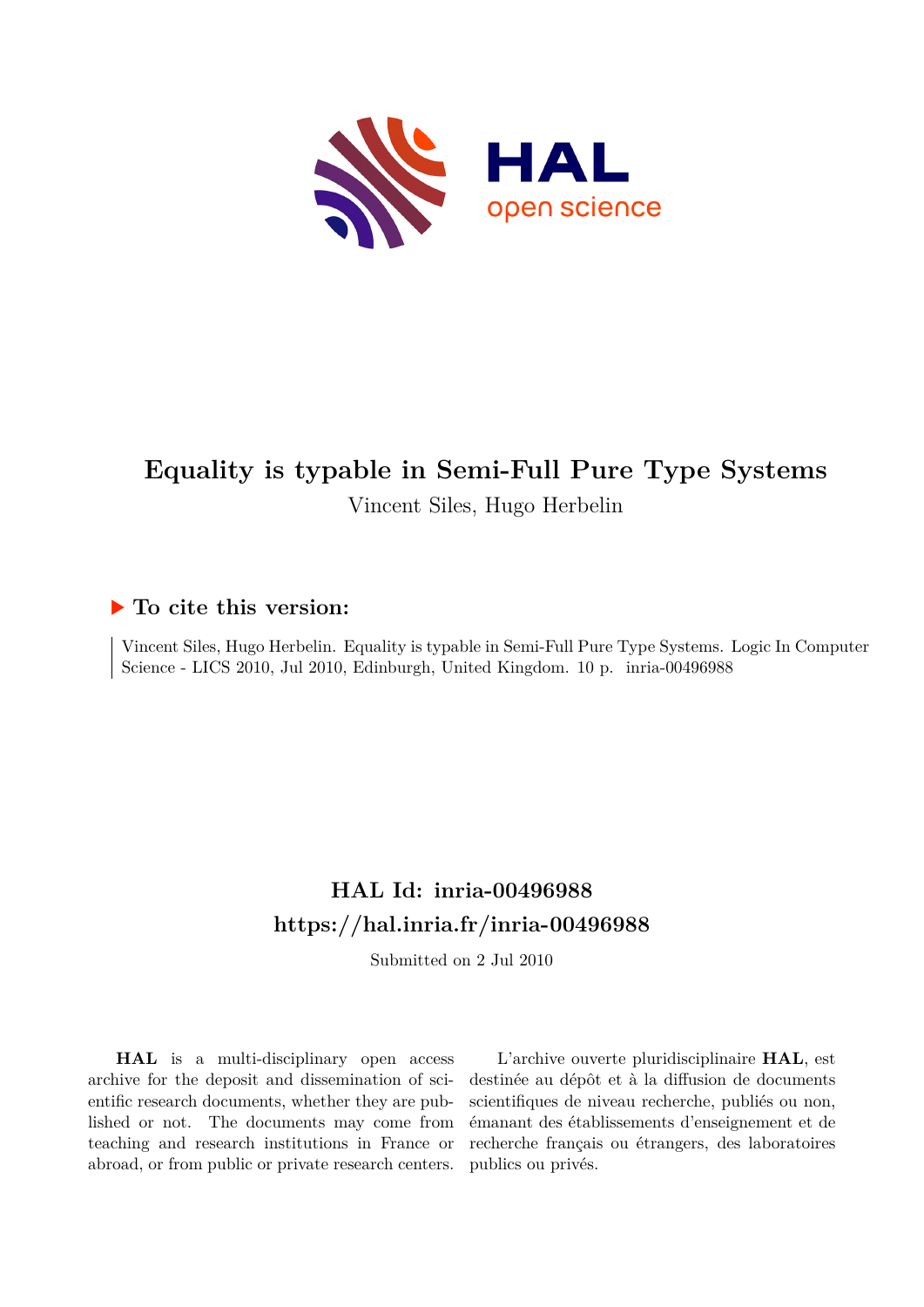# Equality is typable in Semi-Full Pure Type Systems

Vincent Siles *Ecole Polytechnique / INRIA / Laboratoire PPS Equipe*  $πr^2$ *23 avenue d'Italie, 75013 Paris, France vincent.siles@lix.polytechnique.fr*

*Abstract*—There are two usual ways to describe equality in a dependent typing system, one that uses an external notion of computation like beta-reduction, and one that introduces a typed judgement of beta-equality directly in the typing system.

After being an open problem for some time, the general equivalence between both approaches has been solved by Adams for a class of pure type systems (PTSs) called functional. In this paper, we relax the functionality constraint and prove the equivalence for all semi-full PTSs by combining the ideas of Adams with a study of the general shape of types in PTSs.

As one application, an extension of this result to systems with sub-typing would be a first step toward bringing closer the theory behind a proof assistant such as Coq to its implementation.

#### I. INTRODUCTION

There are two traditional ways to specify a dependent type system. The first one relies on an external notion of equality, like  $\beta$ -conversion or  $\beta\eta$ -conversion through a conversion rule:

$$
\frac{\Gamma \vdash M : A \qquad \Gamma \vdash B \ type \qquad A \equiv B}{\Gamma \vdash M : B} \text{ conv}
$$

It is the case of systems like the *Extended Calculus of Constructions* (ECC [1]) or the *Calculus of Inductive Constructions* [2] on which the proof-system *Coq* [3] is based on. Each conversion step is not checked to be welltyped, but along with *Confluence* and *Subject Reduction*, we can ensure that everything goes fine.

The second one embeds a notion of equality directly in the type system. So there are two types of judgement: one to type terms, and one to type equalities. With this kind of approach, we can ensure that every conversion step is welltyped:

$$
\frac{\Gamma \vdash_e M : A \qquad \Gamma \vdash_e A = B}{\Gamma \vdash_e M : B} \text{ conv}
$$

Those systems are known as "type systems with judgmental equality". This is the case of *UTT* [4] or *Martin-Löf's Type Theory and Logical Framework* [5] from which the dependently typed programming language *Agda 2* [6] is derived.

Hugo Herbelin *INRIA / Laboratoire PPS Equipe*  $\pi r^2$ *23 avenue d'Italie, 75013 Paris, France hugo.herbelin@inria.fr*

Surprisingly, showing the equivalence between those two definitions is difficult. Geuvers and Werner [7] early noticed that being able to lift an untyped equality to a typed one, i.e. to turn a system with  $\beta$ -conversion into a system with judgmental equality requires to show *Subject Reduction* in the latter system:

If 
$$
\Gamma \vdash_e M : A
$$
 and  $M \rightarrow_B N$  then  $\Gamma \vdash_e M = N : A$ .

*Subject Reduction* requires the injectivity of dependent products  $\Pi x^A.B$  :

If 
$$
\Gamma \vdash_e \Pi x^A.B = \Pi x^C.D
$$
 then  
\n $\Gamma \vdash_e A = C$  and  $\Gamma(x : A) \vdash_e B = D$ .

This property relies on a notion of confluence which will involve *Subject Reduction*: we are facing a circular dependency.

Usually the systems based on judgmental equality are better suited for theoretical considerations, like building models [8]. On the other hand, in systems with untyped conversion, we can concentrate on the purely computational content of conversion and get rid of the types which are a priori useless to compute (e.g. see [9]). However, in both cases, they seem to describe the same theory and we would like to be sure that it is effectively the case.

Besides looking for a better understanding of the relations between typed and untyped equality, another motivation is to apply such an equivalence to the foundations of proof-assistants. For instance, in *Coq*, the construction of a set-theoretical model (on which relies the consistency of some standard mathematical axioms) requires the use of a typed equality. However, the implementation relies on an untyped version of the same system. By achieving the equivalence between both presentation, we would be able to prove the theory equal to its implementation.

For some times, the only way to do it was based on normalization procedures [10], [4], one system at once. This approach does not scale easily since it relies on the construction of a model. Recently, Adams [11] found a *syntactical* criterion and proved that every functional Pure Type System (PTS) is equivalent to its counterpart with judgmental equality. To do so, he defined an intermediate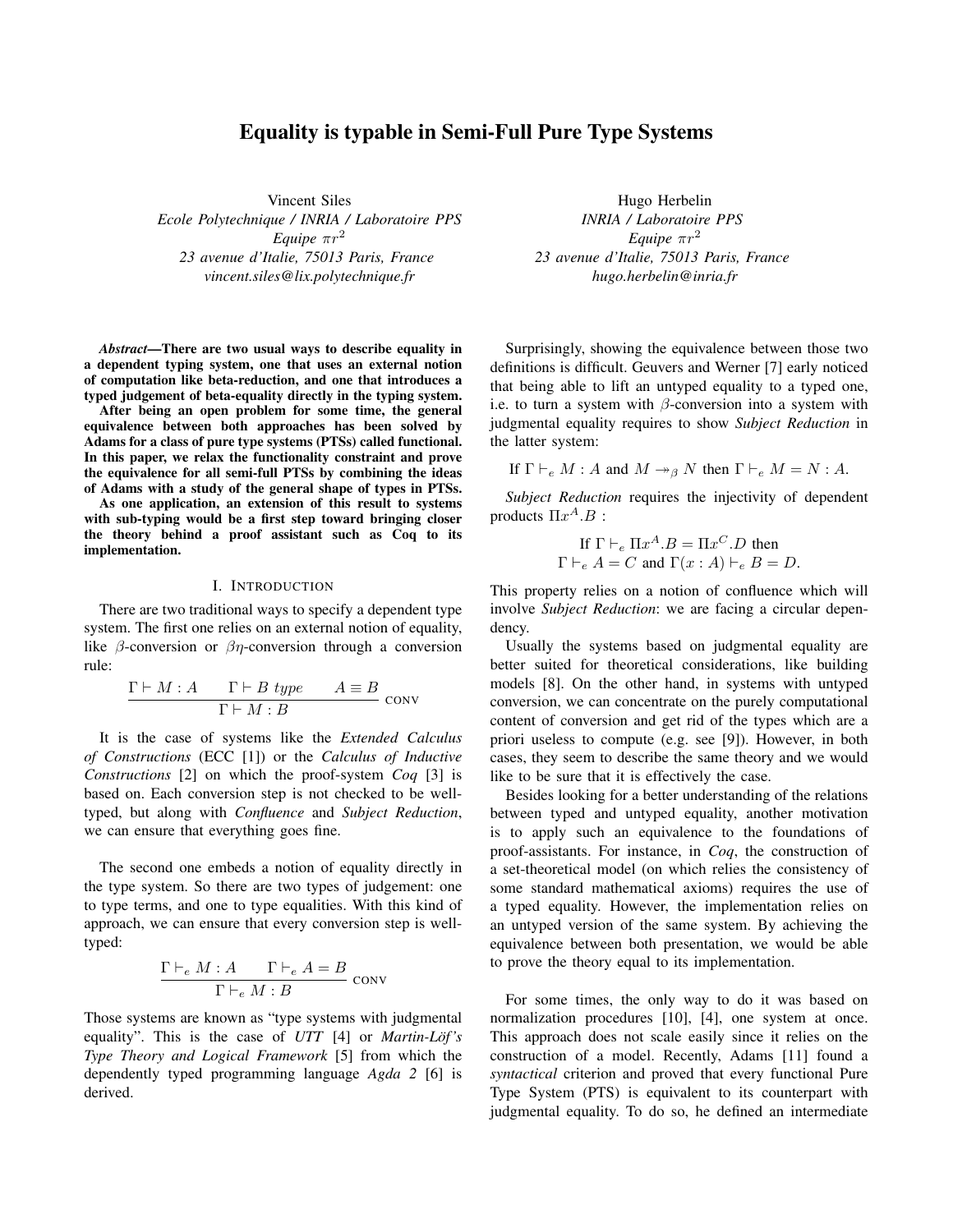system called *Typed Parallel One-Step Reduction* (TPOSR). This system embeds the idea of the judgmental systems with a typed notion of equality, along with the idea of parallel reduction which is at the heart of the proof of confluence.

An interesting class of systems for which we would have this equivalence is the ones with sub-typing, which are not functional. We managed to get rid of the functionality by considering instead another class of PTS called *full*<sup>1</sup>.

More precisely, in this paper, we shall prove that every *semi-full* Pure Type System is equivalent to its judgmental equality counterpart by combining the approach used by Adams with a study of the general shape of types in PTSs. By switching from functional to semi-full, we are one step closer to adapt this result to full systems like *ECC* or *CIC*, which are underlying systems of *Coq*.

#### II. THE META-THEORY OF PTS

In this section, we will give a general description of PTSs and the main results that we will need on *Pure Type Systems with Judgmental Equality* (PTSe).

## *A. Terms and Untyped Reductions*

Definition *Structure of terms and contexts*

s : Sorts  $x : Vars$  $A, B, M, N ::= s | x | MN | \lambda x^A.M | \Pi x^A.B$ 

 $\Gamma \ ::= \emptyset \mid \Gamma(x:A)$ 

We consider two separate sets *Sorts* and *Vars*, where the latter is infinite. In the following, we will consider  $s, s_i$ and t to be in Sorts, and x, y and z to be in Vars. A context is a list of terms labeled by distinct variables, e.g.  $\Gamma = (x_1 : A_1) \dots (x_n : A_n)$ , where all the  $x_i$  are distinct, and  $x_i$  can only appear in  $A_j$  ( $j > i$ ).  $\Gamma(x) = A$  is a shortcut for  $(x : A) \in \Gamma$ .  $\emptyset$  denotes the empty context, the set of  $x_i$ such that  $\Gamma(x_i)$  exists is called the *domain* of  $\Gamma$ , or  $Dom(\Gamma)$ and the concatenation of two contexts whose domains are disjoint is written  $\Gamma_1\Gamma_2$ .

The term  $\lambda x^A \cdot M$  (resp.  $\Pi x^A \cdot B$ ) bounds the variable x in M (resp. B) but not in A and the set of *free variables (fv)* is defined as usual according to those binding rules.

We use an external notion of substitution:  $\lfloor \frac{1}{2} \rfloor$  is the function of substitution, and  $M[x/N]$  stands for the term M where all the free variables x have been replaced by  $N$ , without any variable capture. We can extend the substitution to contexts (in this case, we consider that  $x \notin Dom(\Gamma)$ ).  $\Gamma[x/N]$  is recursively defined as :

1)  $\emptyset[x/N] = \emptyset$ 

2)  $(\Gamma(y : A))[x/N] = \Gamma[x/N](y : A[x/N])$ 

<sup>1</sup> full means that we are allowed to build any dependent product

Later on, we will need to use *telescopes* for  $\lambda$  and  $\Pi$ types, defined as follows:

| $\lambda \langle \rangle.M$                     | $::=$                 | M                                  |
|-------------------------------------------------|-----------------------|------------------------------------|
| $\Pi\langle\rangle.M$                           | $\mathrel{\mathop:}=$ | $\mathcal{M}$                      |
| $\lambda \langle (x:A)\Delta \rangle \langle M$ | $::=$                 | $\lambda x^A (\lambda \Delta) . M$ |
| $\Pi \langle (x:A)\Delta \rangle \langle M$     | $::=$                 | $\Pi x^A(\Pi\Delta).M$             |

The notion of  $\beta$ -reduction ( $\rightarrow$ <sub>β</sub>) is defined as the congruence closure of the relation  $(\lambda x^A \cdot M)N \rightarrow_\beta M[x/N]$  over the grammar of terms.  $\rightarrow_{\beta}$  stands for the reflexive transitive closure of  $\rightarrow$ <sub>β</sub> and  $\equiv$ <sub>β</sub> for its reflexive-symmetric-transitive closure.

At this point, it is important to notice the order in which we can prove things: *Confluence* of the β-reduction can be established before even defining the typing system, it is only a property of the reduction. With it, we can prove some useful tools like Π-injectivity or Sort Uniqueness:

Lemma II.1. Confluence and its consequences

- *If*  $M \rightarrow_B N$  *and*  $M \rightarrow_B P$  *then there is* Q *such that*  $N \rightarrow_{\beta} Q$  and  $P \rightarrow_{\beta} Q$ .
- $\Pi$ -injectivity: If  $\Pi x^A.B \equiv_\beta \Pi x^C.D$  then  $A \equiv_\beta C$  and  $B \equiv_{\beta} D$
- *Sort Uniqueness: If*  $s \equiv_\beta t$  *then*  $s = t$ *.*

# *B. Presentation of Pure Type System*

*1) Pure Type System:* A PTS is a generic framework first presented by Berardi [12] and Terlouw to study a family of type systems all at once. Popular type systems like *simply typed lambda calculus*, *System* F or *CoC* are part of this family. There is plenty of literature on the subject [13] so we will only recall the main ideas of those systems.

To make the system generic enough, we will abstract the typing of sorts and  $\Pi$ -types. The set  $Ax \subset (Sorts \times Sorts)$ is used to type sorts:  $(s, t) \in Ax$  means that the sort s can be typed by the sort t. The set  $Rel \subset (Sorts \times Sorts \times Sorts)$ will be used to check the good formation of Π-types. The typing rules for PTS are given in Fig. 1.

As we can see, the CONV rule relies on the external notion of  $\beta$ -conversion, so we do not check that every step of the conversion is well-typed. However, it is easy to prove *Confluence* and *Subject Reduction*, two properties which ensure that everything goes well.

# Theorem II.2. Subject Reduction *If*  $\Gamma \vdash M : A$  *and*  $M \rightarrow_{\beta} N$ *, then*  $\Gamma \vdash N : A$ *.*

*Proof:* The proof can be found in [13]. We just want to put forward that it relies on *Confluence*, more precisely on the  $\Pi$ -injectivity of  $\beta$ -reduction.

In this paper, we will later consider the sub-class of *semifull* PTS:

# Definition *Full and semi-full PTS*

• A PTS is full if for any  $s, t$ , there is u such that  $(s, t, u) \in Rel.$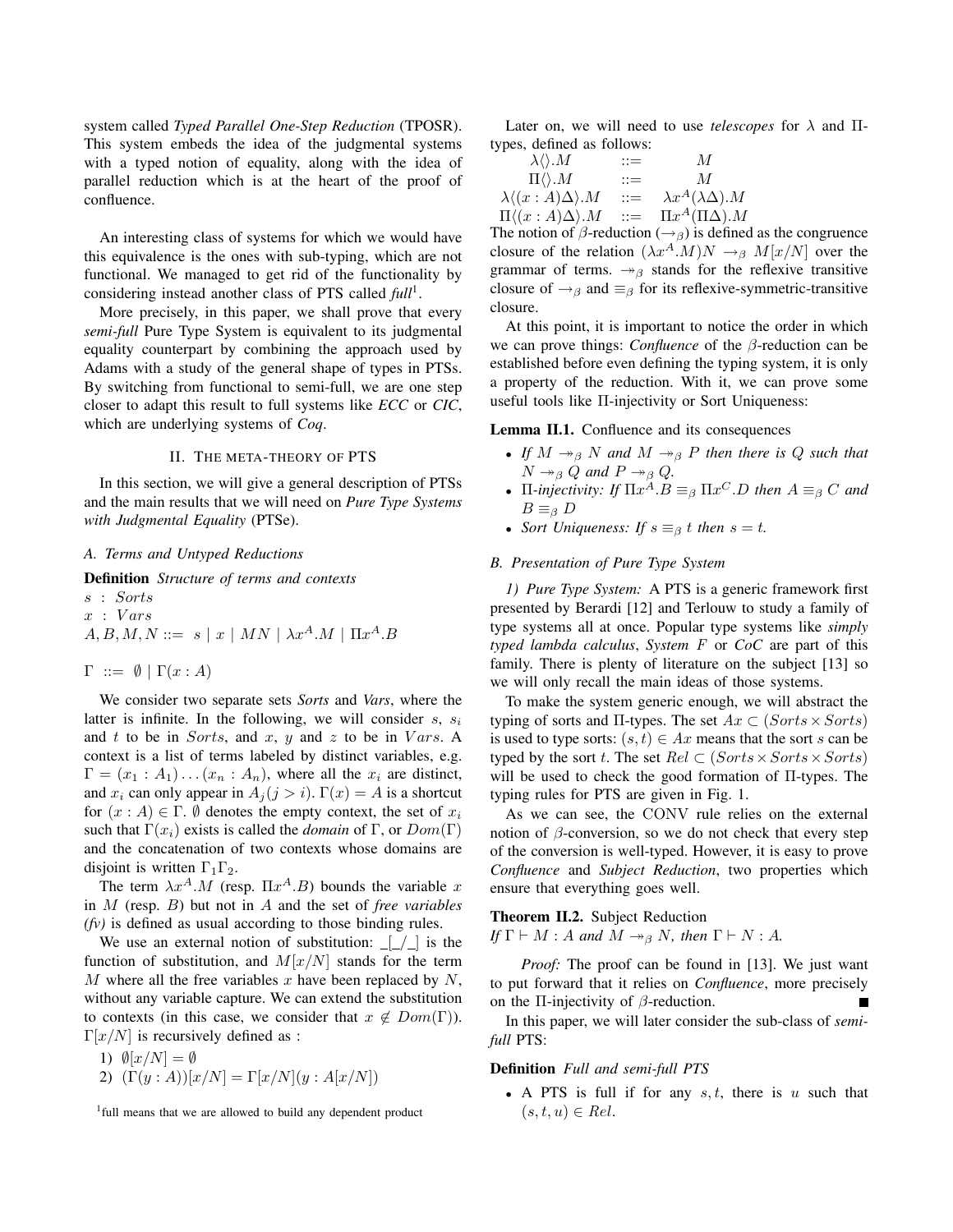| $\overline{\theta_{wf}}$ NIL    | $\Gamma \vdash A : s$ $x \notin Dom(\Gamma)$ cons |                                                                   |                       |      |
|---------------------------------|---------------------------------------------------|-------------------------------------------------------------------|-----------------------|------|
| $\Gamma_{wf}$                   | $(s, t) \in \mathcal{A}x$                         | $\Gamma(x : A)_{wf}$                                              | $\Gamma(x : A)_{wf}$  |      |
| $\Gamma \vdash s : t$           | son                                               | $\frac{\Gamma_{wf} \quad \Gamma(x) = A}{\Gamma \vdash x : A}$ VAR |                       |      |
| $\Gamma \vdash A : s$           | $\Gamma(x : A) \vdash B : t$                      | $\Gamma \vdash x : A$                                             | VAR                   |      |
| $\Gamma \vdash A : s$           | $\Gamma(x : A) \vdash B : t$                      | $\Gamma \vdash x : A$                                             | VAR                   |      |
| $\Gamma \vdash A : s$           | $\Gamma(x : A) \vdash B : t$                      | $\Gamma \vdash x : A$                                             | VaR                   |      |
| $\Gamma \vdash A : s$           | $\Gamma(x : A) \vdash B : t$                      | $\Gamma(x : A) \vdash B : t$                                      | $(s, t, u) \in Rel$   | Pl   |
| $\Gamma \vdash M : \Pi x^A . B$ | $\Gamma \vdash M : A$                             | $A \equiv B$                                                      | $\Gamma \vdash B : s$ | conv |
| $\Gamma \vdash MN : B[x/N]$     | APP                                               | $\Gamma \vdash M : B$                                             | $\Gamma \vdash M : B$ | conv |

Figure 1. Typing Rules for PTS

• A PTS is semi-full if  $(s, t, u) \in Rel$  enforces that for all t', there is u' such that  $(s, t', u') \in Rel$ .

Obviously, a full PTS is also semi-full.

*2) Pure Type System with Judgmental Equality:* There is another way to express PTSs by defining an internal notion of equality: Pure Type System with Judgmental Equality (PTSe), where every conversion step is well-typed. A complete presentation of PTSe can be found in [11]. For the rest of this paper, we will follow Adams' method and focus on the equivalence between PTS and TPOSR.

One result we need about PTSe is that every valid judgement in PTSe is valid in PTS:

# Theorem II.3. From PTSe to PTS

- 1) *If*  $\Gamma \vdash_e M : A$  *then*  $\Gamma \vdash M : A$ .
- 2) *If*  $\Gamma \vdash_e M = N : A$  *then*  $\Gamma \vdash M : A$ ,  $\Gamma \vdash N : A$  *and*  $M \equiv_{\beta} N$ .

*Proof:* This theorem is valid for all PTS without restrictions. The proof is a simple induction and relies on properties of PTS, nothing is needed from PTSe at this point apart from their definition.

#### III. BASIC META-THEORY OF TPOSR

#### *A. Definition of TPOSR*

In his approach to prove the equivalence for the functional PTSs, Adams defined a system called *Typed Parallel One Step Reduction* that inherits from the usual parallel reduction presentation, but in a typed way. The terms used in TPOSR are a little more informative than the terms used for PTS: the co-domain of the function is added as an annotation (with its binding variable) to all applications, to help proving the *Church-Rosser* property. Adams gives a detailed study about the necessity of this annotation in the third section of [11].

# Definition *Structure of Annotated Terms*

$$
A,B,M,N ::= s \mid x \mid M_{(x)B}N \mid \lambda x^A.M \mid \Pi x^A.B
$$

All the other notions (context, substitution and untyped reduction) described for PTS are defined in the same way for TPOSR with the natural adaptation to the annotated applications. We define an erasure procedure | | by induction on the structure of terms that maps TPOSR terms to PTS ones by inductively removing the additional typing information within the applications.

The typing rules of TPOSR are presented in Fig. 2. Sometimes we will write  $\Gamma \vdash M \rhd N : A, B$  as a shortcut for  $\Gamma \vdash M \rhd N : A$  and  $\Gamma \vdash M \rhd N : B$ , or  $\Gamma \vdash M \rhd ?$  : A as a shortcut for "there is some N such that  $\Gamma \vdash M \rhd N : A$ ".

Then we define the transitive and reflexive-symmetrictransitive closures of TPOSR in Fig. 3. It is interesting to notice that we can keep the same type at every step of a reduction sequence (as we will see further on), but not in an expansion sequence: without the functionality, we also lose the fact that a type only lives in a unique sort, so we cannot enforce to keep the same sort along a conversion sequence that links two types. But this will not be a problem since we are only interested in *equality at the type level*, so we need to check that every step is a well-formed type but we do not keep track of its sort.

#### *B. General properties of TPOSR*

Without any additional property like functional or semifull, we can start to prove some properties of TPOSR: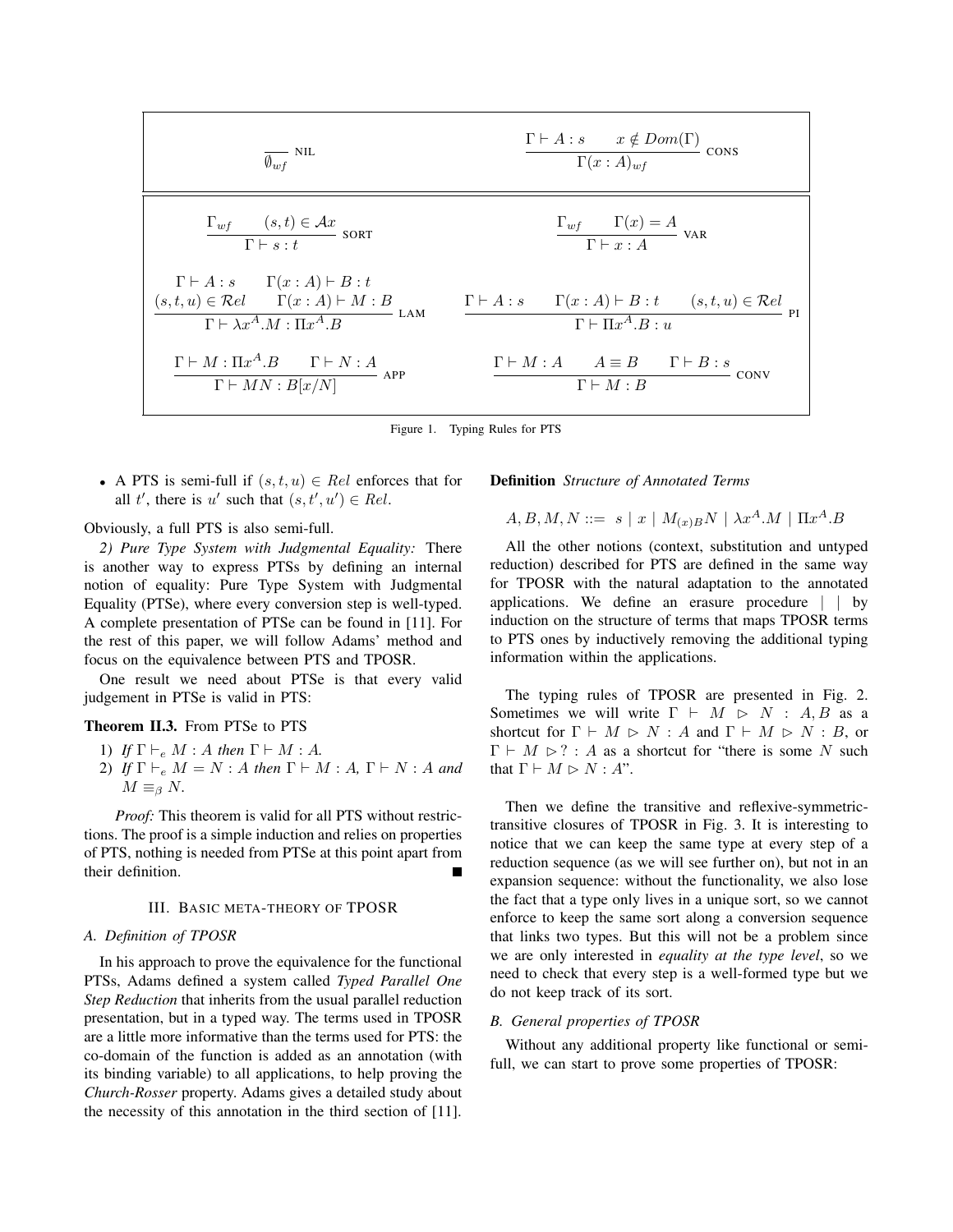| (empty)  | $\overline{\emptyset_{w}f}$                                                                                                                                                                                                                                              |                                     |
|----------|--------------------------------------------------------------------------------------------------------------------------------------------------------------------------------------------------------------------------------------------------------------------------|-------------------------------------|
| (extend) | $\Gamma\vdash A \rhd A': s$<br>$\Gamma(x:A)_{wf}$                                                                                                                                                                                                                        | $x \notin Dom(\Gamma)$              |
| (sort)   | $\frac{\Gamma_{wf}}{\Gamma \vdash s \rhd s : t}$                                                                                                                                                                                                                         | $(s,t)\in \mathcal{A}x$             |
| (var)    | $\frac{\Gamma_{wf}}{\Gamma \vdash x \rhd x : A}$                                                                                                                                                                                                                         | $\Gamma(x) = A$                     |
| (prod)   | $\Gamma \vdash A \rhd A' : s_1 \qquad \Gamma(x:A) \vdash B \rhd B' : s_2$<br>$\overline{\Gamma \vdash \Pi x^A . B \rhd \Pi x^{A'} . B' : s_3}$                                                                                                                           | $(s_1, s_2, s_3) \in \mathcal{R}el$ |
| (lam)    | $\Gamma\vdash A\vartriangleright A':s_1$<br>$\Gamma(x:A) \vdash B \vartriangleright B': s_2 \quad \begin{array}{c} \quad \Gamma(x:A) \vdash M \vartriangleright M': B \end{array}$<br>$\Gamma \vdash \lambda x^A \cdot M \rhd \lambda x^{A'} \cdot M' : \Pi x^A \cdot B$ | $(s_1, s_2, s_3) \in \mathcal{R}el$ |
| (app)    | $\Gamma \vdash A \rhd A' : s_1 \qquad \Gamma(x:A) \vdash B \rhd B' : s_2$<br>$\Gamma \vdash M \vartriangleright M' : \Pi x^A . B \qquad \Gamma \vdash N \vartriangleright N' : A$<br>$\Gamma \vdash M_{(x)B}N \rhd M'_{(x)B'}N':B[x/N]$                                  | $(s_1, s_2, s_3) \in Rel$           |
| (beta)   | $\Gamma \vdash A \rhd A' : s_1 \qquad \Gamma(x:A) \vdash B \rhd B' : s_2$<br>$\Gamma(x:A) \vdash M \rhd M': B \qquad \Gamma \vdash N \rhd N': A$<br>$\Gamma \vdash (\lambda x^A.M)_{(x)B}N \rhd M'[x/N'] : B[x/N]$                                                       | $(s_1, s_2, s_3) \in Rel$           |
| (red)    | $\Gamma \vdash M \rhd N : A \qquad \Gamma \vdash A \rhd B : s$<br>$\Gamma \vdash M \rhd N : \overline{B}$                                                                                                                                                                |                                     |
| (exp)    | $\Gamma \vdash M \rhd N : A \qquad \Gamma \vdash B \rhd A : s$<br>$\Gamma \vdash M \rhd N : B$                                                                                                                                                                           |                                     |

Figure 2. Typing Rules for the TPOSR system

$$
\frac{\Gamma \vdash M \rhd N : A}{\Gamma \vdash M \rhd^+ N : A}
$$
\n
$$
\frac{\Gamma \vdash M \rhd^+ N : A \qquad \Gamma \vdash N \rhd^+ P : A}{\Gamma \vdash M \rhd^+ P : A}
$$
\n
$$
\frac{\Gamma \vdash A \rhd B : s}{\Gamma \vdash A \equiv B}
$$
\n
$$
\frac{\Gamma \vdash B \equiv A}{\Gamma \vdash A \equiv B}
$$
\n
$$
\frac{\Gamma \vdash A \equiv B \qquad \Gamma \vdash B \equiv C}{\Gamma \vdash A \equiv C}
$$

Figure 3. Multi step Reduction and Equality in TPOSR

# Lemma III.1. Weakening

Lemma III.2. Substitution

- 1) *If*  $\Gamma_1 \Gamma_2 \vdash M \supset N : B, \Gamma_1 \vdash A \supset A' : s$  *and*  $x \notin Dom(\Gamma_1\Gamma_2)$  then  $\Gamma_1(x:A)\Gamma_2 \vdash M \rhd N : B$ .
- 2) *If*  $\Gamma_1 \Gamma_2$  <sub>wf</sub>,  $\Gamma_1 \vdash A \rhd A' : s$  *and*  $x \notin Dom(\Gamma_1 \Gamma_2)$ *then*  $\Gamma_1(x:A)\Gamma_{2,wf}$ *.*
- 1) *If*  $\Gamma_1(x : A)\Gamma_2 \vdash M \rhd N : B$  *and*  $\Gamma_1 \vdash P \rhd P' : A$ *then*  $\Gamma_1 \Gamma_2[x/P] \vdash M[x/P] \rhd N[x/P'] : B[x/P]$ *.*
- 2) *If*  $\Gamma_1(x : A)\Gamma_{2 \text{ w}f}$  *and*  $\Gamma_1 \vdash P \triangleright P' : A$  *then*  $\Gamma_1\Gamma_2[x/P]_{wf}$ *.*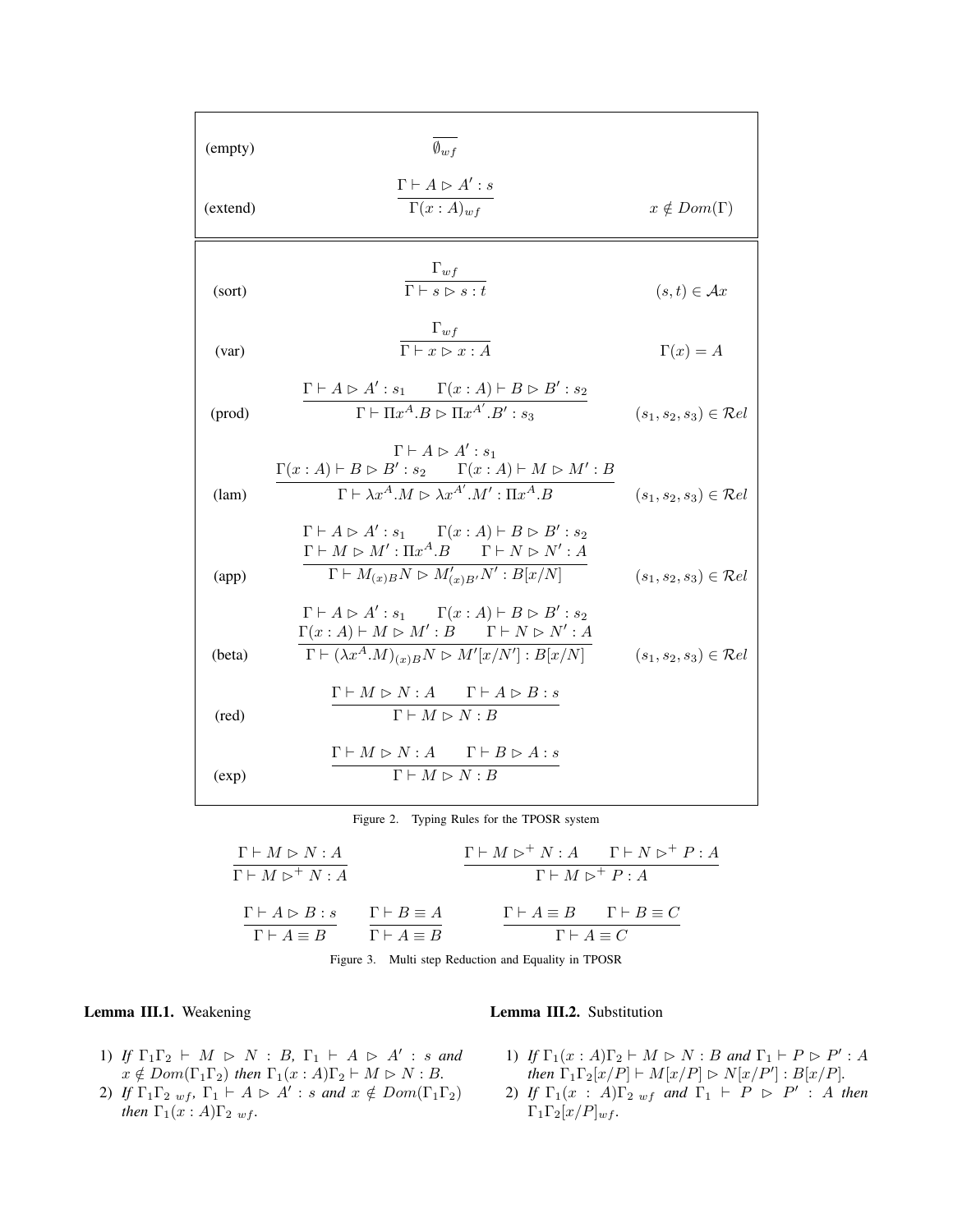We extend the notion of equality on terms to equality on contexts, which are nothing but ordered lists of terms:

#### Definition *Context Conversion*

- $\emptyset \equiv \emptyset$ .
- If  $\Gamma \equiv \Gamma'$ ,  $\Gamma \vdash A \equiv B$  and  $x \notin Dom(\Gamma) \bigcup Dom(\Gamma')$ , then  $\Gamma(x : A) \equiv \Gamma'(x : B)$ .

# Lemma III.3. Conversion in Context

- *If*  $\Gamma \vdash M \rhd N : A$  *and*  $\Gamma \equiv \Gamma'$  *then*  $\Gamma' \vdash M \rhd N : A$ *.*
- *If*  $\Gamma \vdash M \rhd^+ N : A$  *and*  $\Gamma \equiv \Gamma'$  *then*  $\Gamma' \vdash M \rhd^+ N : A.$
- *If*  $\Gamma \vdash A \equiv B$  *and*  $\Gamma \equiv \Gamma'$  *then*  $\Gamma' \vdash A \equiv B$ *.*

# Lemma III.4. Reflexivity

- 1) *If*  $\Gamma \vdash M \rhd N : A$ *, then*  $\Gamma \vdash M \rhd M : A$ *.*
- 2) *If*  $\Gamma \vdash M \rhd N : A$ *, then*  $\Gamma \vdash N \rhd N : A$ *.*

The following lemma is often called the *Generation* lemma, or the *Inversion* lemma. It allows us to know the general shape of a reduction based on the shape of the term that is reduced:

# Lemma III.5. Generation

- 1) *If*  $\Gamma \vdash s \rhd N : T$  *then*  $N = s$  *and there is* t *such that*  $(s, t) \in Ax$  *and either*  $T = t$  *or*  $\Gamma \vdash T \equiv t$ *.*
- 2) *If*  $\Gamma \vdash x \rhd N : T$  *then*  $N = x$  *and there is* A *such that*  $\Gamma(x) = A$  *and*  $\Gamma \vdash T \equiv A$ *.*
- 3) If  $\Gamma \vdash \Pi x^A \cdot B \rhd N : T$  then there are  $A', B', s, t, u$ such that  $N = \prod x^{A'}$ .  $B'$ ,  $(s, t, u) \in Rel$ ,  $\Gamma \vdash A \rhd A' : s, \Gamma(x : A) \vdash B \rhd B' : t \text{ and either}$  $T = u$  *or*  $\Gamma \vdash T \equiv u$ .
- 4) If  $\Gamma$   $\vdash$   $\lambda x^A \cdot M$   $\triangleright$  N : T then there are  $A', M', B, B', s, t, u$  such that  $N = \lambda x^{A'} . M',$  $(s, t, u) \in Rel$ ,  $\Gamma \vdash A \rhd A' : s$ ,  $\Gamma(x:A) \vdash B \rhd B': t, \Gamma(x:A) \vdash M \rhd M': B$  and  $\Gamma \vdash T \equiv \Pi x^A . B.$
- 5) *If*  $\Gamma$   $\vdash$   $P_{(x)B}Q$   $\triangleright$  *N* : *T* then there are  $A, A', B', Q', s, t, u \text{ such that } (s, t, u) \in Rel,$  $\Gamma \vdash A \rhd A' : s, \Gamma(x:A) \vdash B \rhd B' : t$ 
	- $\Gamma \vdash Q \rhd Q' : A, \; \Gamma \vdash T \equiv B[x/Q]$  and
	- *either*  $\Gamma \vdash P \rhd P'$  :  $\Pi x^A . B$  *and*  $N = P'_{(x)B'}Q'$ *for some* P ′
	- *or*  $P = \lambda x^A \cdot R$ ,  $\Gamma(x : A) \vdash R \triangleright R' : B$  *and*  $N = R'[x/Q']$  for some  $R, R'$ .

The next theorem is the main reason why we can keep track of the type while doing several consecutive reductions, but not while doing expansions:

# Lemma III.6. Type Exchange

If 
$$
\Gamma \vdash M \rhd N : A
$$
 and  $\Gamma \vdash M \rhd P : B$ , then  
 $\Gamma \vdash M \rhd N : B$  and  $\Gamma \vdash M \rhd P : A$ .

*Proof:* By induction, there are no difficult cases since we have the annotation on the applications.

This property allows us to prove that the following transitivity lemma for  $\triangleright^+$  is admissible:

$$
\frac{\Gamma \vdash M \rhd^+ N:A \qquad \Gamma \vdash N \rhd^+ P:B}{\Gamma \vdash M \rhd^+ P:A}
$$

It will also be used in the proof of *Church-Rosser* to avoid using the type uniqueness property at some minor stage of the proof.

#### Lemma III.7. Type Correctness

*If*  $\Gamma \vdash M \rhd N : A$ *, then there is*  $s \in S$ *orts such as either:*  $A = s$  *or*  $\Gamma \vdash A \rhd A'$  *: s for some*  $A'$ *.* 

# Theorem III.8. From TPOSR to PTS and PTSe

1) *If*  $\Gamma \vdash M \rhd N : A$  *then*  $|\Gamma| \vdash |M| : |A|$ ,  $|\Gamma|$   $\vdash$   $|N|$  :  $|A|$  *and*  $|M| \equiv_{\beta} |N|$ *.* 2) *If*  $\Gamma \vdash M \rhd N : A$  *then*  $|\Gamma| \vdash_e |M| : |A|$ ,  $|\Gamma| \vdash_e |N| : |A|$  *and*  $|\Gamma| \vdash_e |M| = |N| : |A|$ *.* 

# Lemma III.9. Sort and Π-types incompatibility

*It is impossible to prove that*  $\Gamma \vdash \Pi x^A . B \equiv s$  *for any*  $\Gamma$ ,  $A$ ,  $B$ ,  $s$ .

*Proof:* The proof relies on a translation of the equality judgement  $\Gamma \vdash \Pi x^A . B \equiv s$  in the PTSs by erasure of the annotation with Theorem III.8.1. The confluence of  $\beta$ reduction forbids that  $\Pi x^{|A|}$ .  $|B| \equiv s$  in any way.

At this point we need to recall what we said about the order we used to prove things in PTS. We did not present any kind of confluence for TPOSR. The reason is that, in a typed framework like PTSe or TPOSR, the *Confluence* and *Church-Rosser* properties are a blocking step. Since they mix together typing and reduction, it is difficult to find a proof without involving the *Subject Reduction* of the system, and the proof of this theorem involves already knowing the Π-injectivity property (as required for PTS in the previous section) which comes from *Confluence*. The next two sections will describe how we get rid of this circular dependency in the functional and semi-full cases.

#### IV. THE *Church-Rosser* PROPERTY IN TPOSR

The next step in the meta-theory is to prove the *Church-Rosser* property by proving that TPOSR enjoys the *Diamond Property*:

#### Theorem IV.1. Diamond Property

*If*  $\Gamma \vdash M \rhd N : A$  *and*  $\Gamma \vdash M \rhd P : B$ *, then there is* Q *such that*  $F \cup M$  :

$$
\Gamma \vdash N \triangleright Q : A \quad \Gamma \vdash N \triangleright Q : B
$$

$$
\Gamma \vdash P \triangleright Q : A \quad \Gamma \vdash P \triangleright Q : B
$$

We are trying to close the classic *Church-Rosser* diamond diagram in a typed way. Almost all the cases are simply done by induction, but the possible cases involving an application constructor  $(app)/(app)$ ,  $(app)/(beta)$  or  $(beta)/(app)$  resist in two ways: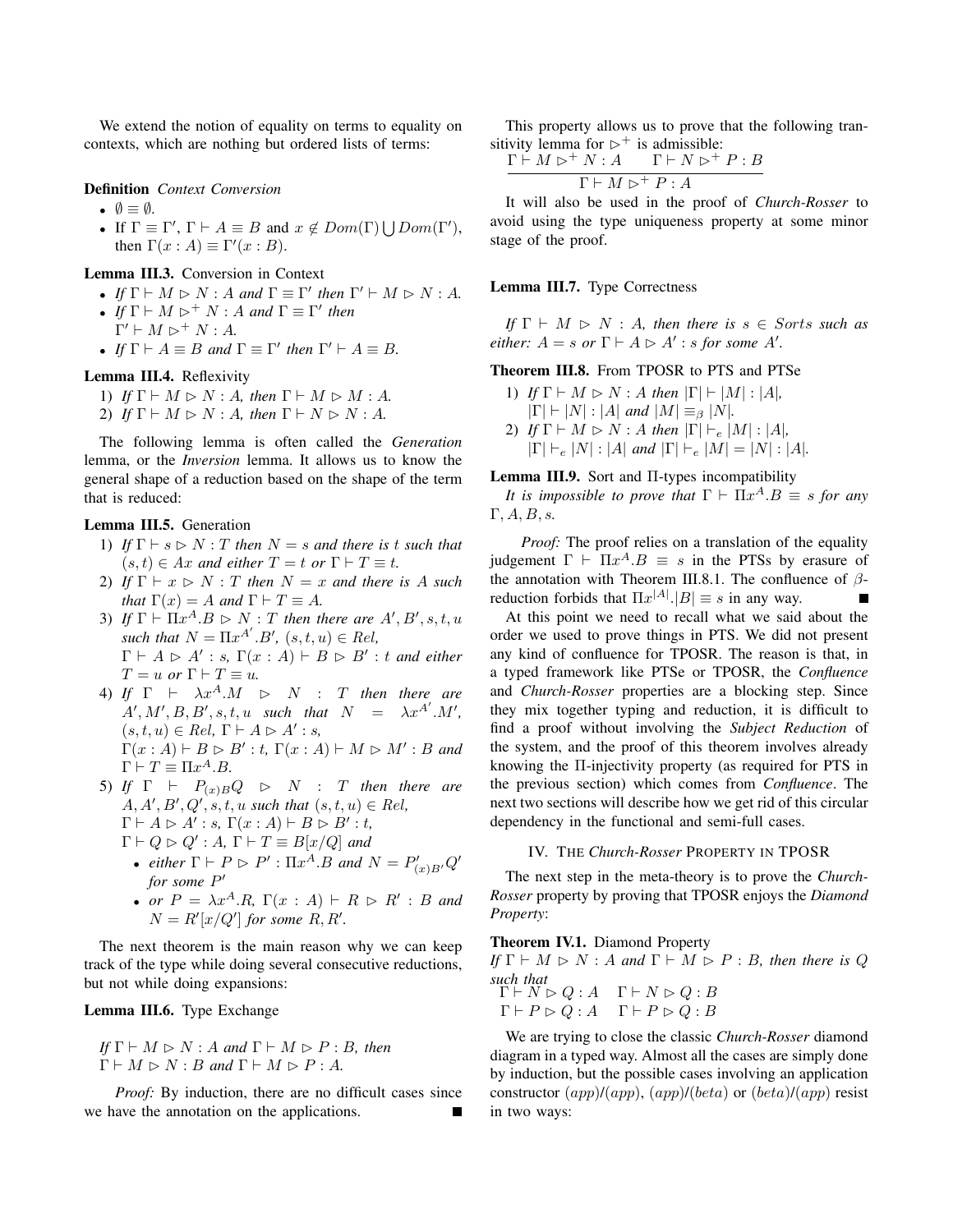- 1) some types involved in the conclusion of those judgements are substituted (e.g.  $D[x/N]$ ), so we do not have the complete typing information for  $D$ . That is why the annotation is so useful: it lets us use an induction hypothesis over D.
- 2) the annotation only gives us information about the codomain of the "function", nothing about the domain.

The second problem is a serious one since it forbids us to use one of our induction hypothesis: by doing the proof by induction, we require the context to be the same in both branches of the theorem. For example in the  $(app)/(app)$  case, we are in the following situation (after using some generation lemmas):  $M = \bar{U}_{(x)B}V \quad N = U'_{(x)B'}V' \quad P = U''_{(x)B''}V''$  $\Gamma \vdash U \rhd U' : \Pi x$  $A.B \qquad \qquad \Gamma \vdash V \rhd V' : A$  $\Gamma \vdash U \rhd U'' : \Pi x$ C.B  $\Gamma \vdash V \rhd V'' : C$  $\Gamma(x:A) \vdash B \rhd B' : s$  $\Gamma(x : C) \vdash B \rhd B'' : t$ The induction hypothesis gives us two more judgments:

- there is  $U_0$  such that  $\Gamma \vdash U' \rhd U_0 : \Pi x^A . B , \Pi x^C . B$ and  $\Gamma \vdash U'' \rhd U_0 : \Pi x^A . B, \Pi x^C . B$ .
- there is  $V_0$  such that  $\Gamma \vdash V' \rhd V_0 : A, C$  and  $\Gamma \vdash V'' \rhd V_0 : A, C.$

In order to get a common reduct for  $B'$  and  $B''$ , we need to apply the induction hypothesis, but it requires the second context to be syntactically equal to  $\Gamma(x : A)$ . If we could have  $\Gamma \vdash A \equiv C$ , we would be able to apply Lemma III.3 to make both context match each other and apply the induction hypothesis.

### *A. Proof of* Church-Rosser *in the functional case*

By assuming functionality, we get the *Uniqueness of Types* property at hand:

#### Lemma IV.2. Uniqueness of Types

*If*  $\Gamma \vdash M \rhd ? : A$  *and*  $\Gamma \vdash M \rhd ? : B$ *, then*  $A = B$  *or*  $\Gamma \vdash A \equiv B$ .

By applying Lemma III.4.2 to the judgments on  $V_0$ , we have that  $\Gamma \vdash V_0 \rhd ? : A, C$  which gives us  $\Gamma \vdash A \equiv C$  by *Uniqueness of Types*. We can now close all the critical pairs by applying the correct induction hypothesis.

# *B. Proof of* Church-Rosser *in the semi-full case*

This time, we do not have the *Uniqueness of Types*. We decided to make a deeper study of the types in TPOSR in order to identify if there was not another way to enforce the equality of types that we needed to conclude the proof of the *Diamond Property*.

In [14], Jutting described a general "shape of types" of PTSs:

#### Definition *Terms classification in PTS*

- Every  $x$  is in  $Tv$ .
- If M is in Tv, then MN and  $\lambda x^A$ .M are also in Tv.
- Every s or  $\Pi x^A$ . B is in Ts.

• If M is in Ts, then MN and  $\lambda x^A \cdot M$  are also in Ts.

Theorem IV.3. Shape of types in PTS

$$
\forall M \in Tv, \text{ if } \Gamma \vdash M : A \text{ and } \Gamma \vdash M : B, \text{ then } A \equiv B.
$$

 $\forall M \in T_s$ , if  $\Gamma \vdash M : A$  and  $\Gamma \vdash M : B$ , then there are  $\Delta$ , *s*, *t such that*  $A \rightarrow_{\beta} \Pi \Delta$ *.s and*  $B \rightarrow_{\beta} \Pi \Delta$ *.t.* 

He showed that even if a PTS does not have the *Uniqueness of Types* property, it enjoys a weaker form of equality in the sense that two types of a same term may only differ by the last sort of their telescope form. This is really close to what we needed to conclude.

It is easy to adapt the definitions of  $Tv$  and  $Ts$  to the TPOSR framework. However the shape of types slightly changes and is expressed as:

# Theorem IV.4. Shape of types in TPOSR

*If*  $\Gamma \vdash M \rhd ? : A$  *and*  $\Gamma \vdash M \rhd ? : B$ *, then:* 

- *either*  $\Gamma \vdash A \equiv B$
- *or there are*  $\Delta$ , *s*, *t such that:* 
	- $-$  *either* Γ  $\vdash$  A  $\equiv$  ΠΔ.*s or* A = *s and* Δ =  $\langle$ )
	- $-$  *and either* Γ  $\vdash$  B  $\equiv$  Π $\Delta$ *.t or* B  $=$  t *and*  $\Delta$   $=$   $\langle$   $\rangle$

The additional  $\Delta = \langle \rangle$  conclusion when A or B is a sort comes from the fact that our typed equality is reflexive only on well-typed terms, and a sort (e.g. the third sort of a triplet of  $Rel$ ) may not be well-typed. But if A is a sort, we still want  $B$ 's telescope to be empty, even if it is convertible to a sort.

*Proof:* The proof is almost trivial by induction on the first judgement and generation on the second judgement, but in the  $(lam)$  case, we will need to build a  $\Pi$ -type equality from another equality:

Wrong Lemma. (naïve)  $\Pi$ -functionality

If 
$$
\Gamma(x : A) \vdash B \equiv B'
$$
 then  $\Gamma \vdash \Pi x^A . B \equiv \Pi x^A . B'.$ 

This is where semi-full is needed: we know in the proof of this theorem that the first term  $\Pi x^A \cdot B$  is well-typed, but we cannot enforce that every Π-type that appears in the conversion sequence will be well-formed. Indeed, since we cannot keep track of the sorts in the sequence, we know that every term between  $B$  and  $B'$  is well typed by a sort, but we cannot be sure that every resulting Π-type will have a valid triplet in Rel. This is why we need the semi-full hypothesis: we need to be sure that if the first  $\Pi$ -type is well-typed, then all the other that may appear in the sequence are also welltyped. A correct statement is:

# Lemma IV.5. Π-functionality

*If*  $\Gamma(x : A) \vdash B \equiv B'$ ,  $\Gamma \vdash A \rhd ? : s$  *and*  $(s, t, u) \in Rel$ , then  $\Gamma \vdash \Pi x^A . B \equiv \Pi x^A . B'$ .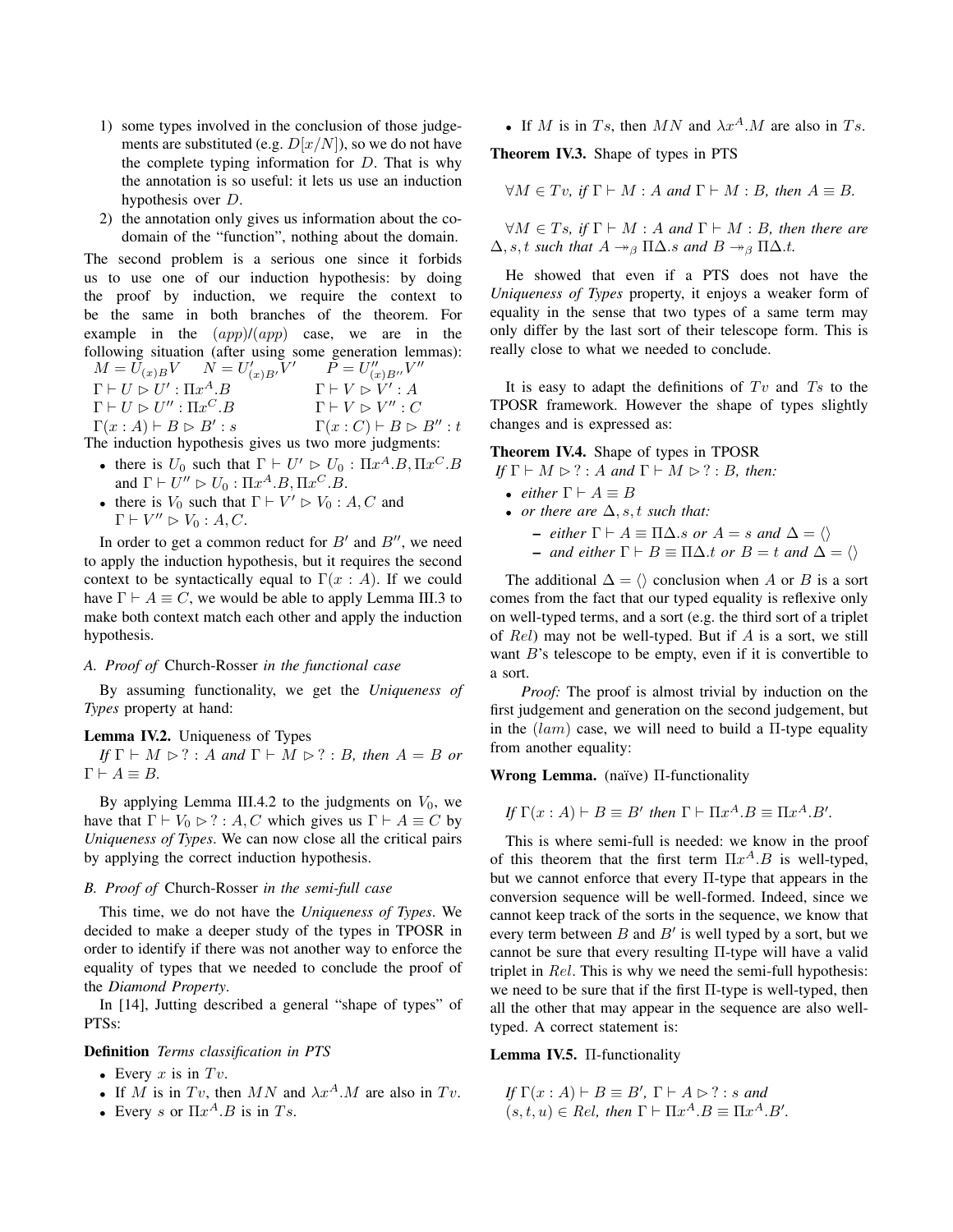This lemma is trivial by induction on the length of the sequence, as soon as we are semi-full.

You can notice that this property is somehow weaker: since we do not have yet the Π-injectivity in TPOSR, we had to trade  $\rightarrow$  for  $\equiv$  and we do not have the clear separation between  $Tv$  and  $Ts$  anymore. However this is enough to prove the *Diamond Property*. Now that we have more information about the shape of types, we can go back to the main proof.

By applying Theorem IV.4 to the two premises about  $U$  $\Gamma \vdash U \rhd U' : \Pi x^A \ldotp B$  and  $\Gamma \vdash U \rhd U'' : \Pi x^C \ldotp B$ , we get:

- either  $\Gamma \vdash \Pi x^A . B \equiv \Pi x^C . B$
- or  $\Gamma \vdash \Pi x^A . B \equiv \Pi \Delta . s$  and  $\Gamma \vdash \Pi x^C . B \equiv \Pi \Delta . t$ .

In both cases, by erasing the annotations of TPOSR with Theorem III.8 and using the Π-injectivity of PTSs, we get  $|A| \equiv |C|$ .

In the same way, if we apply Theorem IV.4 to  $V_0$ , we have either  $\Gamma \vdash A \equiv C$  or both of  $\Gamma \vdash A \equiv \Pi \Delta' . s'$  and  $\Gamma \vdash C \equiv \Pi \Delta' . t'$ . In the second case, we can again erase the annotations to translate the equality back to PTSs:  $|A| \equiv |C|$ implies that  $\Pi[\Delta'], s' \equiv \Pi[\Delta'].t'.$  In the untyped setting, we can easily prove by *Confluence* that this configuration forces  $s' = t'$ . Back to TPOSR, we get that  $\Gamma \vdash A \equiv \Pi \Delta'$ .  $s' =$  $\Pi\Delta'$ .t'  $\equiv C$ , so  $\Gamma \vdash A \equiv C$ .

In both cases, we conclude that  $\Gamma \vdash A \equiv C$ , so we can apply the same conclusion as in the previous section, and finish the proof that the *Diamond Property* is valid for semifull TPOSR.

#### V. CONSEQUENCES OF *Church-Rosser*

With *Church-Rosser*, we can finally settle with all the missing pieces of theory that are really tedious to show in a typed framework:

#### Lemma V.1. Confluence

*If*  $\Gamma \vdash A \equiv B$ *, there are C, s<sub>i</sub>, t such that*  $\Gamma \vdash A \rhd^+ C : s \text{ and } \Gamma \vdash B \rhd^+ C : t.$ 

Lemma V.2. Π-injectivity

If 
$$
\Gamma \vdash \Pi x^A . B \equiv \Pi x^C . D
$$
 then  $\Gamma \vdash A \equiv C$  and  
 $\Gamma(x : A) \vdash B \equiv D$ .

Theorem V.3. Subject Reduction

If 
$$
\Gamma \vdash M \rhd ?
$$
: A and  $M \rightarrow_{\beta} N$  then  $\Gamma \vdash M \rhd N$ : A.

The proof of Π-injectivity in TPOSR completely relies on *Church-Rosser*, not directly on the semi-full hypothesis. So the proof is exactly the same whether we are functional or semi-full. However, to prove *Subject Reduction*, we will need the Π-functionality property in the case where we reduce a  $\beta$ -redex, so semi-full is also required at this point.

Finally, the Π-injectivity property allows us to refine the shape of types to retrieve the separation between  $Tv$  and Ts. This gives us a hint for later: a well-typed term in  $Ts$ is nothing but some  $\lambda$  abstractions followed by a term typed by a sort, which has to be a sort or a Π-type.

# Theorem V.4. Full Shape of types in TPOSR

- 1) *If*  $M \in Tv$ ,  $\Gamma \vdash M \rhd ? : A$  *and*  $\Gamma \vdash M \rhd ? : B$ *, then*  $\Gamma \vdash A \equiv B.$
- 2) *If*  $M \in Ts$ ,  $\Gamma \vdash M \rhd ? : A$  *and*  $\Gamma \vdash M \rhd ? : B$ , *then there are*  $\Delta$ , *s*, *t such that:* 
	- *either*  $\Gamma \vdash A \equiv \Pi \Delta$ *.s or*  $A = s$  *and*  $\Delta = \langle \rangle$ *.*
	- *and either*  $\Gamma \vdash B \equiv \Pi \Delta.t$  *or*  $B = t$  *and*  $\Delta = \langle \rangle$ *.*

#### VI. EQUIVALENCE OF TPOSR AND PTS

The last step to prove the equivalence is to prove the correctness of annotations, i.e. to prove that every judgement  $\Gamma \vdash M$  : T can be annotated into a well-typed TPOSR derivation  $\Gamma^+ \vdash M^+ \rhd M^+ : T^+$  where  $|\Gamma^+| = \Gamma, |M^+| =$ M and  $|T^+| = T$ .

To do so, we need to show some basic properties of the annotation process. Since there are several ways to annotate a term, we will face some difficult situations while doing induction. Let's take a simple example with the construction of Π-types with the PI rule:

$$
\frac{\Gamma \vdash A : s \qquad \Gamma(x:A) \vdash B : t \qquad (s,t,u) \in \mathcal{R}el}{\Gamma \vdash \Pi x^A.B : u}
$$

By induction, we get that  $\Gamma_1 \vdash A_1 \rhd A_1 : s$  and  $\Gamma_2(x :$  $A_2$ )  $\vdash B_2 \triangleright B_2$ : t with  $|\Gamma_1| = |\Gamma_2| = \Gamma$  and  $|A_1| =$  $|A_2| = A$ . To build a Π-type from those two judgments, we need to relate  $\Gamma_1$  to  $\Gamma_2$  and  $A_1$  to  $A_2$  *in TPOSR*. More precisely, we need to show that if two annotated types come from the same non-annotated term, and if they are welltyped in TPOSR, they are equivalent in TPOSR. Only with this, we will be able to state a similar lemma for context and prove that our annotation procedure is correct.

However, we have to recall that what we call here types are just terms typed by a sort, and their typing judgement may use  $\beta$ -redexes, which will involve "non-types". So we will state a more general lemma about the conversion of different annotated versions of the same PTS term.

#### Lemma VI.1. Erased Confluence

*If*  $|M| = |N|$ ,  $\Gamma \vdash M \rhd ? : A$  *and*  $\Gamma \vdash N \rhd ? : B$ , *then there is* R *such that*

 $\Gamma \vdash M \rhd^+ R : A, B \text{ and } \Gamma \vdash N \rhd^+ R : A, B.$ 

The proof is done by induction on  $M$ , the only difficult part is again the application case:  $M = P_{(x)D}Q, N = P'_{(x)D'}Q' \quad |P| = |P'|, |Q| = |Q'|$ 

By generation, we get that  $P, P', Q$  and  $Q'$  are welltyped, so by induction, there are  $P_0, Q_0$  such that:  $\Gamma \vdash P \rhd^+ \dot{P}_0 : \Pi x^C . D \qquad \Gamma \vdash Q \rhd^+ \dot{Q_0} : C$  $\Gamma \vdash P' \rhd^+ P_0 : \Pi x^{C'} . D' \qquad \Gamma \vdash Q' \rhd^+ Q_0 : C'$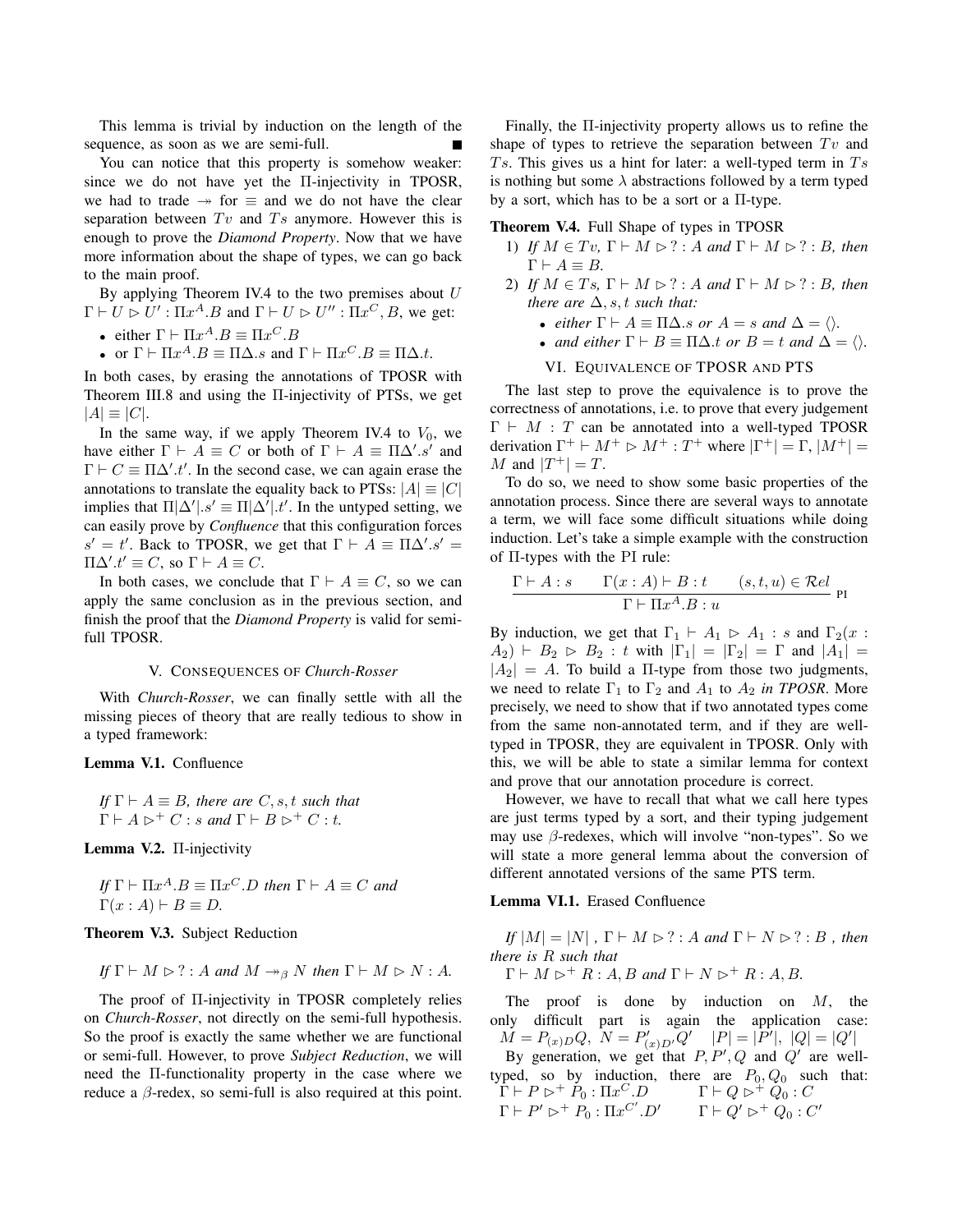# *A. Proof of Erased Confluence in the functional case*

Again, thanks to the *Uniqueness of Types* and Πinjectivity we get that  $\Gamma(x : C) \vdash D \equiv D'$ . By *Confluence*, we get a common reduct  $D_0$  for D and  $D'$ , so the common reduct of M and N is  $P_0$   $_{D_0}Q_0$ .

# *B. Proof of Erased Confluence in the semi-full case*

We now show that we can adapt the proof of the functional case to the semi-full case by weakening the statement of the lemma:

#### Lemma VI.2. Erased Confluence in semi-full PTS

 $I_f|M| = |N|$ ,  $\Gamma \vdash M \rhd ? : A$  *and*  $\Gamma \vdash N \rhd ? : B$ , *then there is* R *such that*

 $\Gamma \vdash M \rhd^+ R : A \text{ and } \Gamma \vdash N \rhd^+ R : B.$ 

Without the *Uniqueness of Types*, we are not sure that all the correct annotations of an application are convertible, we can only attest that when it is not the case, they are convertible apart from their last sort. With this fact in mind, it is easy to realize that we will not be able to make the reduction sequences in both types, since the annotations that appear in the reduction of type A have no chance to match the types involved in the reduction of type  $B$  (and the other way around).

Another consequence is that we do not have the equality of the annotations  $\Gamma(x : C) \vdash D \equiv D'$  anymore, we just know that  $\Gamma \vdash P_0 \rhd ? : \Pi x^C, D, \Pi x^{C'}, D'$ . But we can concentrate ourselves on the types of  $P_0$ .

If  $P_0 \in Tv$ , then we have  $\Gamma \vdash \Pi x^C \ldotp D \equiv \Pi x^{C'} \ldotp D'$  which gives, thanks to the Π-injectivity, the equality  $\Gamma(x : C)$  ⊢  $D \equiv D'$  and allows us to conclude in the same way than than we did for the functional case.

However, if  $P_0 \in Ts$ , it seems that we are stuck. In the proof of *Church-Rosser*, we only cared about the domains  $C$  and  $C'$ , but here we need to find a common reduct for  $D$  and  $D'$ . The idea of translating to PTSs to justify that the a priori different sorts are in fact the same one won't work, because this time, it is the very last sort that bothers us, and even in the untyped setting they may be totally different. We need something else.

As we previously said, we noticed that terms in  $Ts$  have a very particular shape: they are build around sorts and Πtypes. By erasing the annotations and using the translation from TPOSR to PTS, we can prove that neither a sort nor a Π-type can be typed by a Π-type. This means that all the applications hidden inside a  $Ts$  term are simply  $\beta$ -redexes, which leads to the following (simplified) definition:

## **Lemma VI.3.** Shape of  $Ts'$  terms in TPOSR

*If*  $M \in Ts$ ,  $\Gamma \vdash M \rhd ?$  *:* A and  $\Gamma \vdash M \rhd ?$  *: B, then there are*  $\Delta$ , *K*, *s*, *t such that:* 

- $\Gamma \vdash M \rhd^+ \lambda \Delta . K : A \text{ and } \Gamma \vdash A \equiv \Pi \Delta . s$
- $\Gamma \vdash M \rhd^+ \lambda \Delta . K : B \text{ and } \Gamma \vdash B \equiv \Pi \Delta . t$

*where* K *is a sort or a* Π*-type.*

The real important fact here is that M reduces to the *exact same* telescope in *both* types and that the proof requires the framework to be semi-full for the same reason as Π-functionality. The full statement and the proof are quite technical, and are not the main point here. They can be found in the *Coq* formalization, see [15].

Back to the proof of Lemma. VI.2, since  $P_0$ 's type is a Π-type, we are sure that the ∆ involved in its shape is not empty. As a consequence, we can build a reduction from  $P_0$ to a valid  $\lambda$ -abstraction whose domain can be either the type of Q or Q′ thanks to the conclusion about the types of the telescope in Lemma VI.3 and the Π-injectivity.

We were not allowed to find a common reduct to D and  $D'$ , but this is not the only solution anymore: the common reduct here will not be another simple application, but the result of the  $\beta$ -reduction initiated by the  $\lambda$ -abstraction reduced from  $P_0$  applied to  $Q$  (resp.  $Q'$ ). By generation, we know that  $\Gamma \vdash A \equiv D[x/Q]$  and  $\Gamma \vdash B \equiv D'[x/Q']$  so we can do the  $\beta$ -reduction in M and N:

$$
\Gamma \vdash P_{(x)D}\dot{Q} \qquad \qquad \triangleright^+ \qquad P_{0\ (x)D}Q \qquad \qquad : D[x/Q] \n \qquad \rhd^+ \qquad (\lambda x^C \lambda \Delta.K)_{(x)D}Q \qquad \qquad : D[x/Q] \n \qquad \rhd^+ \qquad \lambda \Delta[x/Q].K[x/Q] \qquad \qquad : D[x/Q] \n \qquad \rhd^+ \qquad \lambda \Delta[x/Q_0].K[x/Q_0] \qquad \qquad : D[x/Q] \n \qquad \rhd^+ \qquad P_{0\ (x)D'}Q' \qquad \qquad : D'[x/Q'] \n \qquad \rhd^+ \qquad (\lambda x^{C'} \lambda \Delta.K)_{(x)D'}Q' \qquad \qquad : D'[x/Q'] \n \qquad \rhd^+ \qquad \lambda \Delta[x/Q].K[x/Q_0] \qquad \qquad : D'[x/Q'] \n \qquad \rhd^+ \qquad \lambda \Delta[x/Q_0].K[x/Q_0] \qquad \qquad : D'[x/Q']
$$

In the end, we managed to find a common reduct in each type without having to find a common reduct for the annotations, which conclude the proof of this lemma.

# *C. Consequences of the Erased Confluence*

With Lemma VI.2, we can show what we needed about types and contexts:

#### Lemma VI.4. Erased Conversion

- 1) *If*  $|A| = |B|$ ,  $\Gamma \vdash A \rhd ? : s$  *and*  $\Gamma \vdash B \rhd ? : t$  *then*  $\Gamma \vdash A \equiv B.$
- 2) *If*  $|\Gamma_1| = |\Gamma_2|$  *and*  $\Gamma_1 \vdash M \rhd N : A$ *, then*  $\Gamma_2 \vdash M \rhd N : A$ .

We can now conclude the last missing piece of the whole equivalence process:

# Theorem VI.5. From PTS to TPOSR

*If*  $\Gamma \vdash M : T$ *, then there are*  $\Gamma^{+}$ *,*  $M^{+}$ *,*  $T^{+}$  *such that*  $\Gamma^{+} \vdash$  $M^+ \triangleright M^+ : T^+, |\Gamma^+| = \Gamma, |\overline{M^+}| = M$  and  $|\overline{T^+}| = T$ .

*Proof:* Since we have managed to prove *Subject Reduction* and Lemma VI.4, the proof is strictly the same as in [11].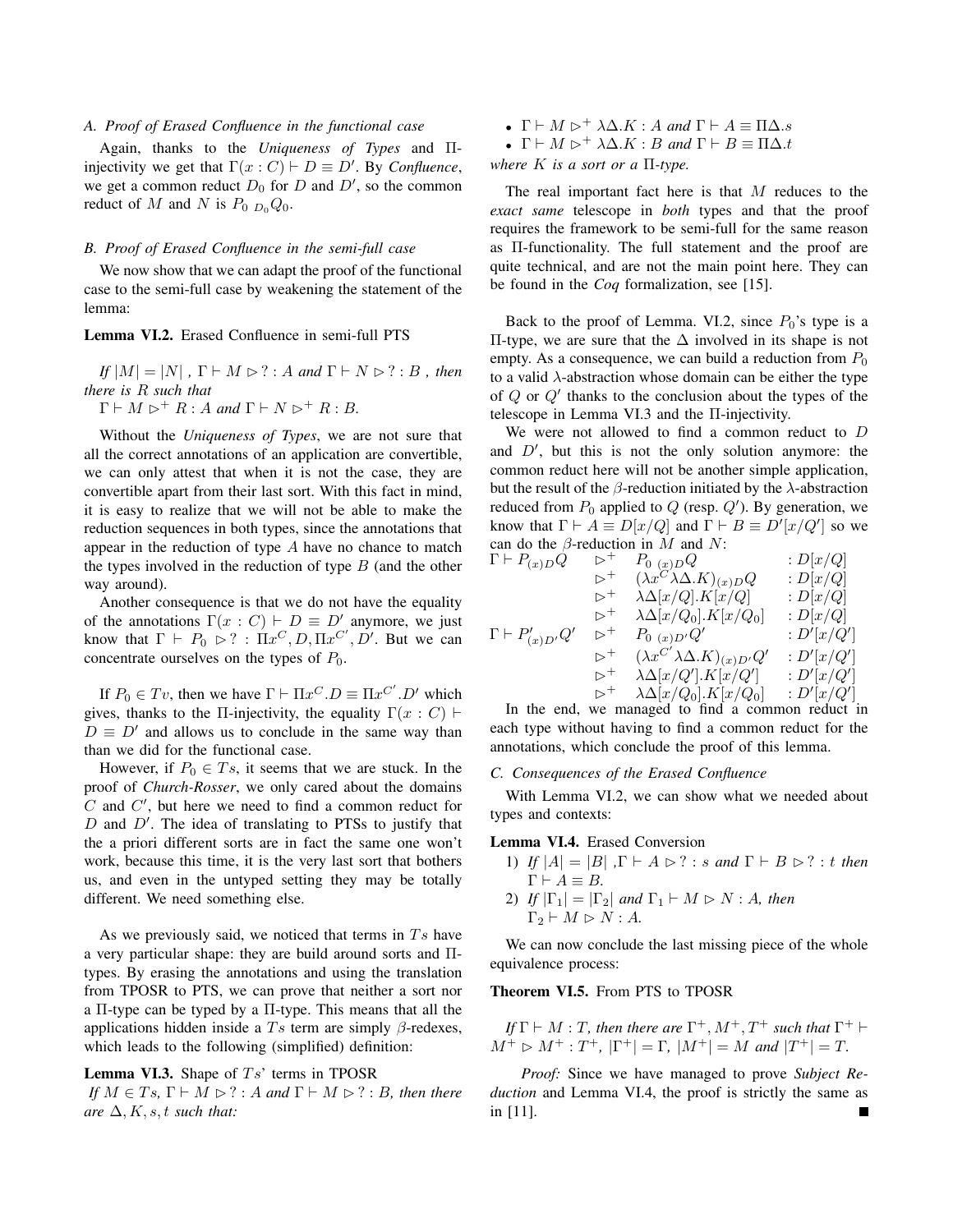Finally, all of this leads us to state that:

Theorem VI.6. Equivalence of PTS and PTSe in the semifull case

- 1)  $\Gamma \vdash M : T$  *iff*  $\Gamma \vdash_e M : T$ .
- 2)  $\Gamma \vdash_e M = N : T$  *iff*  $\Gamma \vdash M : T$ ,  $\Gamma \vdash N : T$  *and*  $M \equiv_{\beta} N$ .

*Proof:* This is just a combination of the following lemmas:

- If  $\Gamma \vdash_e M : T$ , then by Theorem II.3, we have  $\Gamma \vdash$  $M: T$ .
- If  $\Gamma \vdash M : T$ , by Theorem VI.5 we know that  $\Gamma^+ \vdash M^+ \vartriangleright M^+ : T^+$  with  $|\Gamma^+| = \Gamma$ ,  $|M^+| = M$ and  $|T^+| = T$ . By Theorem III.8,  $|\Gamma^+| \vdash_e |M^+| : |T^+|$ which is equal to  $\Gamma \vdash_e M : T$ .
- If  $\Gamma \vdash_e M = N : T$ , so we conclude by Theorem II.3.
- If  $\Gamma \vdash M : T, \Gamma \vdash N : T$  and  $M \equiv_{\beta} N$ , by *Confluence*, there is P such that  $M \rightarrow_B P$  and  $N \rightarrow_{\beta} P$ . By Theorem VI.5, there are  $\Gamma', M', A'$ such that  $|\Gamma'| = \Gamma$ ,  $|M'| = M$ ,  $|T'| = T$  and  $\Gamma' \vdash M' \rhd M' : A'$ 
	- $\Rightarrow$   $\Gamma' \vdash M' \rhd P' : A'$ (Subject Reduction)
	- $\Rightarrow$   $\Gamma \vdash_e M = P : A$  (Theorem III.8 and (trans)) We do the same to conclude that  $\Gamma \vdash_e N = P : A$ , so by  $(sym)$  and  $(trans)$ , we finally have  $\Gamma \vdash_e M = N : A.$

 $\blacksquare$ 

#### VII. CONCLUSION

We have proven that any semi-full PTS that uses an external notion of  $\beta$ -equality (PTS) is equivalent to its counterpart that uses a typing judgment to deal with  $\beta$ -equality (PTSe). Along with Adams' results for any functional PTS, we covert almost all known PTSs without having to rely on specific model-based proof of normalization.

The whole process described here is based on some technically complex lemmas, so everything has been formalized in the proof-assistant *Coq* [3], using de Bruijn indices [16] to handle variable bindings. The whole development can be found at [15].

The next step should be to adapt this approach to  $\eta$ conversion, or to extended type systems with sub-typing. We are pretty confident in the first one since this will not change the shape of types in any way. However, the latter may need some more work to find the right shape of types once sub-typing is added. If it is the case, we would be able to apply this result to the *ECC* system.

However the question of a general equivalence for all PTS is still an open question since they may be some pathological PTS which are neither functional nor semi-full which are a counter-example.

#### ACKNOWLEDGEMENTS

We are particularly grateful to Bruno Barras for guiding us in our first experiments on the problem solved in this paper. We also thank Andreas Abel and Stéphane Lengrand for many stimulating discussions on the topic.

### **REFERENCES**

- [1] Z. Luo, "Ecc: an extended calculus of constructions," in *Proceedings of the Fourth Annual Symposium on Logic in computer science*. Piscataway, NJ, USA: IEEE Press, 1989, pp. 385–395.
- [2] B. Werner, "Une théorie des constructions inductives," Ph.D. dissertation, Université Paris 7, 1994.
- [3] Coq Development Team, "The coq proof assistant reference manual," http://coq.inria.fr/refman/.
- [4] H. Goguen, "A typed operational semantics for type theory," Ph.D. dissertation, University of Edinburg, 1994.
- [5] B. Nordstrom, K. Petersson, and J. M. Smith, *Programming in Martin-Löf's Type Theory: An Introduction.* Oxford University Press, USA, 1990.
- [6] U. Norell, "Towards a practical programming language based on dependent type theory," Ph.D. dissertation, Department of Computer Science and Engineering, Chalmers University of Technology, SE-412 96 Göteborg, Sweden, September 2007.
- [7] H. Geuvers and B. Werner, "On the church-rosser property for expressive type systems and its consequences for their metatheoretic study," in *LICS*, 1994, pp. 320–329.
- [8] B. Werner and G. Lee, "A simple model of calculus of inductive constructions with judgemental equality," unpublished manuscript.
- [9] B. Grégoire, "Compilation des termes de preuves: un (nouveau) mariage entre coq et ocaml." Thése de doctorat, spécialité informatique, Université Paris 7, école Polytechnique, France, December 2003. [Online]. Available: http://www-sop.inria.fr/everest/personnel/ Benjamin.Gregoire/Publi/gregoire\_these.ps.gz
- [10] H. Geuvers, "Logics and type systems," Ph.D. dissertation, Katholieke Universiteit Nijmegen, 1993.
- [11] R. Adams, "Pure type systems with judgemental equality," *J. Funct. Program.*, vol. 16, no. 2, pp. 219–246, 2006.
- [12] S. Berardi, "Type dependence and constructive mathematics," Ph.D. dissertation, Mathematical Institute Torino, 1988.
- [13] H. Barendregt, S. Abramsky, D. M. Gabbay, T. S. E. Maibaum, and H. P. Barendregt, "Lambda calculi with types," in *Handbook of Logic in Computer Science*. Oxford University Press, 1992, pp. 117–309.
- [14] L. S. van Benthem Jutting, "Typing in pure type systems," *Inf. Comput.*, vol. 105, no. 1, pp. 30–41, 1993.